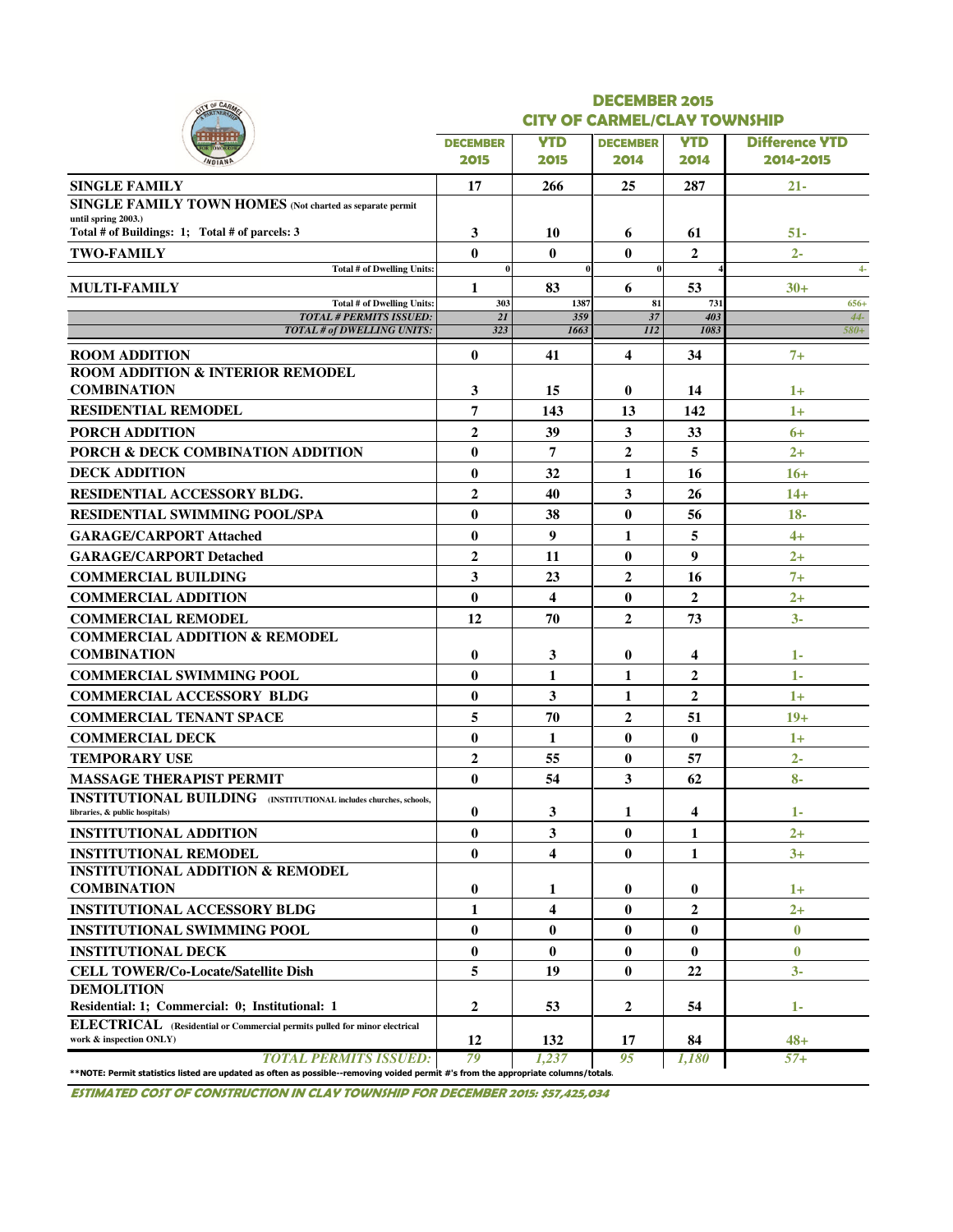# D.O.C.S. BUILDING & SIGN ACTIVITY DECEMBER 2015

COMMERCIAL, INSTITUTIONAL, & MULTI-FAMILY - NEW STRUCTURES, ACCESSORY BUILDINGS, ADDITIONS, TENANT FINISHES, REMODELS, POOLS, DECKS (Institutional includes churches, schools & libraries)

#### Type of Construction and the construction of the construction of the construction of the construction of the construction of the construction of the construction of the construction of the construction of the construction

### PERMITS ISSUED

| <b>COMMERCIAL NEW STRUCTURE.</b>                                                               |
|------------------------------------------------------------------------------------------------|
| . The Bridges Building 2, 11503 Spring Mill Rd.                                                |
| · Indiana Spine Hospital, 13225 N. Meridian St.                                                |
| · Grand & Main Apartments Parking Garage, 12890 Old Meridian St.                               |
|                                                                                                |
| <b>COMMERCIAL TENANT FINISH / REMODEL:</b><br>17                                               |
| • Inwelligent Health, 13450 N. Meridian St. #480                                               |
| • Experian, 500 E. 96 <sup>th</sup> St. #460                                                   |
| · Baldwin & Lyons Corporate Commons, 111 Congressional Blvd. First Floor                       |
| · Pizza 317, 14580 River Rd. #190                                                              |
| $\bullet$ Spa Suites on 116 <sup>th</sup> , 890 E. 116 <sup>th</sup> St. 2 <sup>nd</sup> Floor |
| • Duke Realty, 600 E. 96 <sup>th</sup> St. Floors 1-3                                          |
| • Meridian Tower Suites, 201 W. 103d St. #400 & #510                                           |
| • Corvel, 301 Pennsylvania Parkway #350                                                        |
| · State Farm, 14570 River Rd. #155                                                             |
| • Assured Partners, 10401 N. Meridian St. 3 <sup>rd</sup> Floor                                |
| . U.S. Sports Advisors, 250 E. 96th St. 4th Floor                                              |
| • Spectrum Management Group, 600 E. 96th St. First Floor                                       |
| · Be Now Fitness, 9607 College Ave.                                                            |
| • Carmel Senior Living Unit Conversion, 13390 Illinois St.                                     |
| · Prime 47 Steakhouse, 14300 Clay Terrace Blvd. #155                                           |
| • College Nannies & Tutors, 1 E. Carmel Dr. #120                                               |
| • Ajilon, 500 E. 96 <sup>th</sup> St. #360                                                     |
|                                                                                                |
| <b>RESIDENTIAL MULTI-FAMILY STRUCTURE:</b>                                                     |
| • Grand & Main Apartments (303 Units), 12890 Old Meridian St.                                  |
| <b>INSTITUTIONAL ACCESSORY STRUCTURE:</b>                                                      |

**• Carmel High School Murray Soccer Stadium, 520 E. Main St.**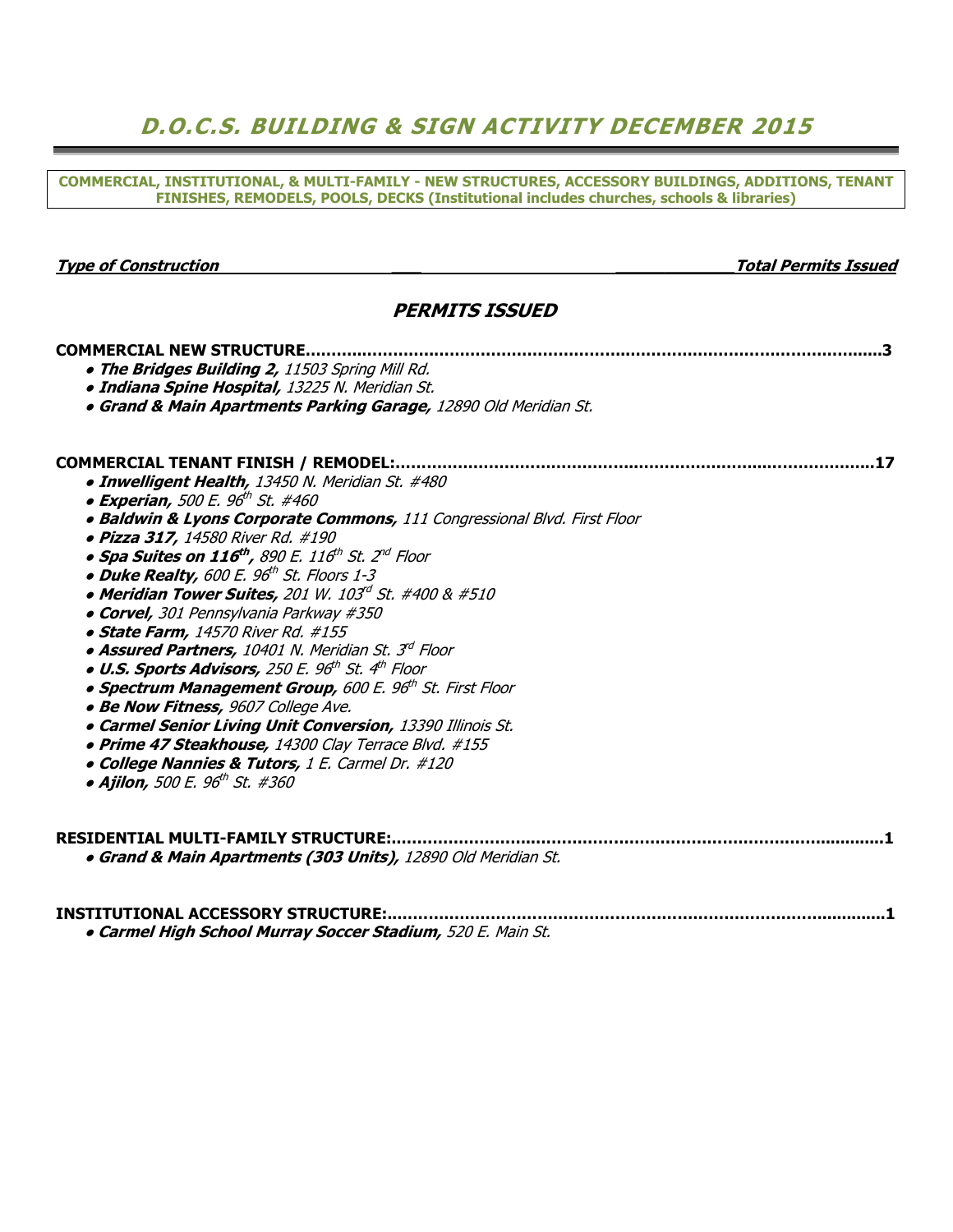## COMMERCIAL CERTIFICATES OF OCCUPANCY ISSUED

| <b>COMMERCIAL NEW STRUCTURE:</b>                             |
|--------------------------------------------------------------|
| • GetGo, 11545 Illinois St.                                  |
| <b>. Lakeside Apartments Clubhouse, 12484 Breaklines St.</b> |
| . River Road Shops Building 2, 14570 River Rd.               |
| • Market District, 11505 Illinois St.                        |
| • Prime Car Wash, 9805 N. Michigan Rd.                       |
| · Sterler Holdings, 4796 Northwestern Dr.                    |
| · 580 Carmel Office Building, 580 Carmel Dr.                 |
| <b>COMMERCIAL ADDITION/REMODEL:</b>                          |
| <b>. IMPA Conference Center, 11660 N. College Ave.</b>       |
| <b>COMMERCIAL TENANT FINISH / REMODEL:.</b><br>10            |
| • Godby Hearth & Home, 200 S. Range Line Rd, #113            |
| • New ADA Restroom, 622 S. Range Line Rd. Suite B            |
| . IU Health Storage Supply Room, 11700 N. Meridian St.       |
| • Quirky Feather, 890 E. $116^{th}$ St. #120                 |
| • Baldwin & Lyons Mail Room, 111 Congressional Blvd.         |
| <b>. Surgery Center of Carmel, 12188-A N. Meridian St.</b>   |
| • Sur La Table, 14400 Clay Terrace Blvd. #100                |
| • Allnet, 12220 Hancock St.                                  |
|                                                              |

• DWA Healthcare, 630 W. Carmel Dr. 1st Floor

# D.O.C.S. BUILDING & SIGN ACTIVITY DECEMBER 2015

|                                                                                                                                                                                                                                                                                        | <b>DEC 2015</b> | <b>DEC 2014</b> |
|----------------------------------------------------------------------------------------------------------------------------------------------------------------------------------------------------------------------------------------------------------------------------------------|-----------------|-----------------|
| <b>TOTAL PERMITS ISSUED:</b> (EXCLUDING Water, Sewer, and Sign Permits)                                                                                                                                                                                                                | 79              | 74              |
| <b>TOTAL WATER &amp; SEWER PERMITS:</b>                                                                                                                                                                                                                                                | 17              | 18              |
| <b>TOTAL SIGN PERMITS:</b> (May not include signs approved for/with the issuance/guidelines of a Temporary Use permit)                                                                                                                                                                 | 28              | 10              |
| <b>BUILDING INSPECTIONS PERFORMED:</b>                                                                                                                                                                                                                                                 | 476             | 556             |
| (The # includes inspections by Urban Forestry; but does not include Carmel Fire Dept. or Code Enforcement inspections)<br><b>BUILDING PLAN REVIEWS:</b><br>(As of Feb. 2008: This # includes inspections plan reviews completed by the Building & Code staff for various permit types) | 67              | 42              |
| <b>PUBLIC REQUEST FOR INFORMATION (RFI):</b>                                                                                                                                                                                                                                           | 30              | 28              |

# D.O.C.S. NEWS AND NOTES DECEMBER 2015

- David Littlejohn attended an INDOT pedestrian session on December 4 and a CIRTA meeting on December 8 in Indianapolis
- Daren Mindham attended a DNR meeting in Downtown Indianapolis on December 1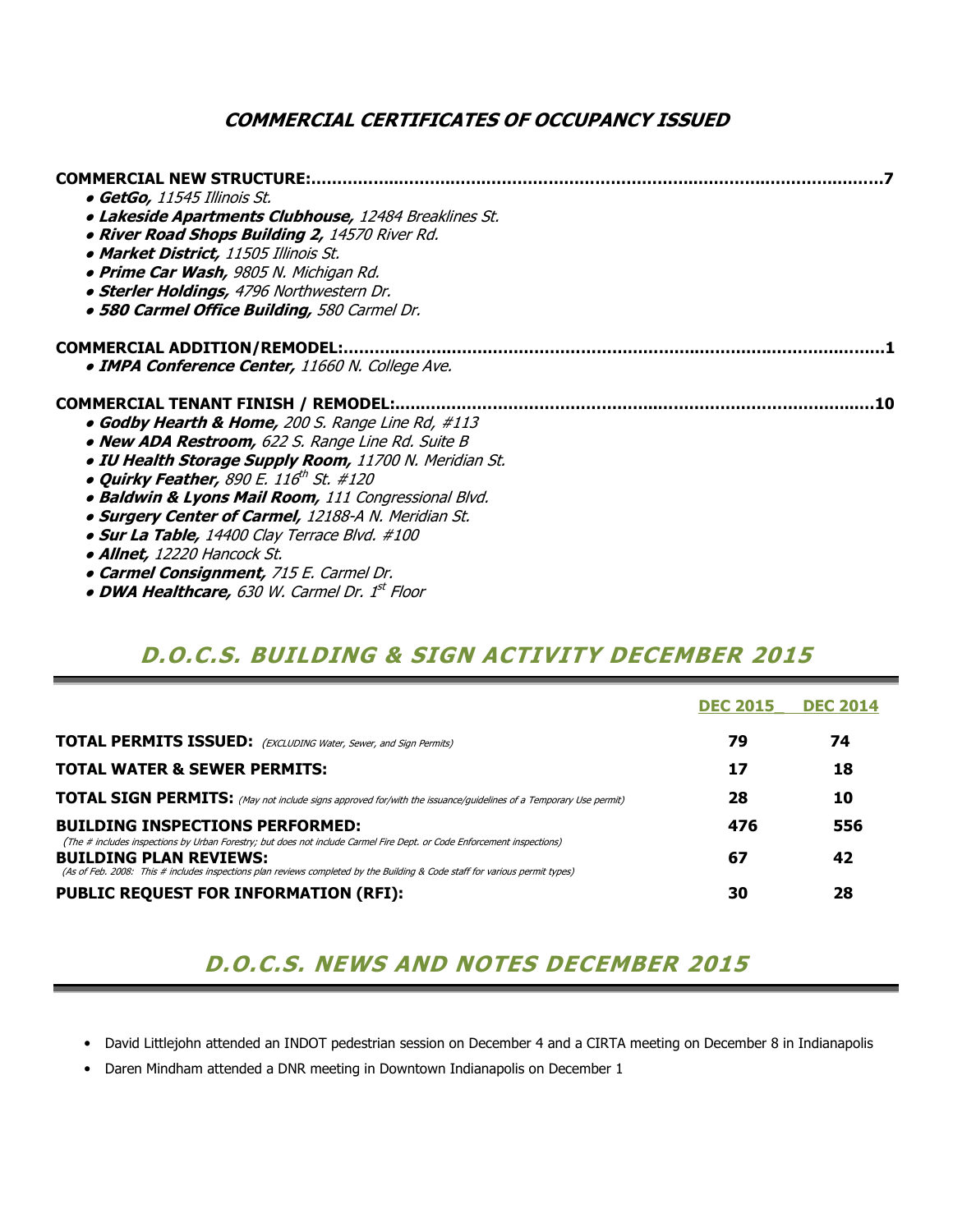# D.O.C.S. CODE ENFORCEMENT ACTIVITY DECEMBER 2015

## CODE ENFORCEMENT TASK REPORT SUMMARY FOR DECEMBER 2015

| <b>COMPLAINTS RECEIVED</b> | <b>TOTAL:</b> | <b>INSPECTION STATISTICS</b> | <b>TOTAL:</b> |
|----------------------------|---------------|------------------------------|---------------|
| EMAIL                      |               | <b>NEW CASES</b>             | 24            |
| "MY CARMEL" APP            |               | INITIAL INSPECTIONS          | 13            |
| <b>PHONE</b>               |               | ABATEMENT                    |               |
| <b>REFERRAL</b>            |               | INITIAL VIOLATION NOTICE     | 4             |
| <b>STAFF</b>               |               | RE-INSPECTIONS               | 30            |
| WALK-IN                    |               | <b>CLOSED CASES</b>          | 31            |

#### CODE ENFORCEMENT MONTHLY REPORT FOR DECEMBER 2015

| <b>TYPE OF COMPLAINT/VIOLATION</b> | <b>NEW CASES</b> | <b>TYPE OF COMPLAINT/VIOLATION</b>  | <b>NEW CASES</b> |
|------------------------------------|------------------|-------------------------------------|------------------|
| <b>BUILDING CODE VIOLATIONS</b>    | 0                | PROPERTY MAINTENANCE                | 0                |
| <b>COMMERCIAL VEHICLE</b>          | 0                | RECREATIONAL VEHICLE                |                  |
| <b>DUMPSTER</b>                    | 0                | RIGHT-OF-WAY OBSTRUCTION            |                  |
| <b>FARM ANIMALS</b>                | 0                | <b>SIDEWALK</b>                     | 0                |
| <b>FENCE VIOLATION</b>             |                  | <b>SIGNS</b>                        | 69               |
| <b>GRASS OR WEEDS</b>              | 0                | <b>TRASH/DEBRIS</b>                 |                  |
| <b>HOME OCCUPATION</b>             |                  | UNSAFE BUILDING                     | 0                |
| NOISE REGULATIONS                  | 0                | VEHICLE ON DISPLAY, ON LAWN OR JUNK | 0                |
| OPEN AND ABANDONED                 | 0                | ZONING USE VIOLATIONS               | 0                |
| <b>OUTDOOR STORAGE</b>             |                  | <b>OTHER</b>                        |                  |
| PARKING IN LAWN/GREENBELT          |                  | <b>TOTAL</b>                        | 79               |

#### FORECLOSURE MONITORING SUMMARY FOR DECEMBER 2015

| <b>TOTAL:</b> |
|---------------|
| 10            |
| 0             |
| 1             |
| $\mathcal{P}$ |
| 59            |
| 30            |
|               |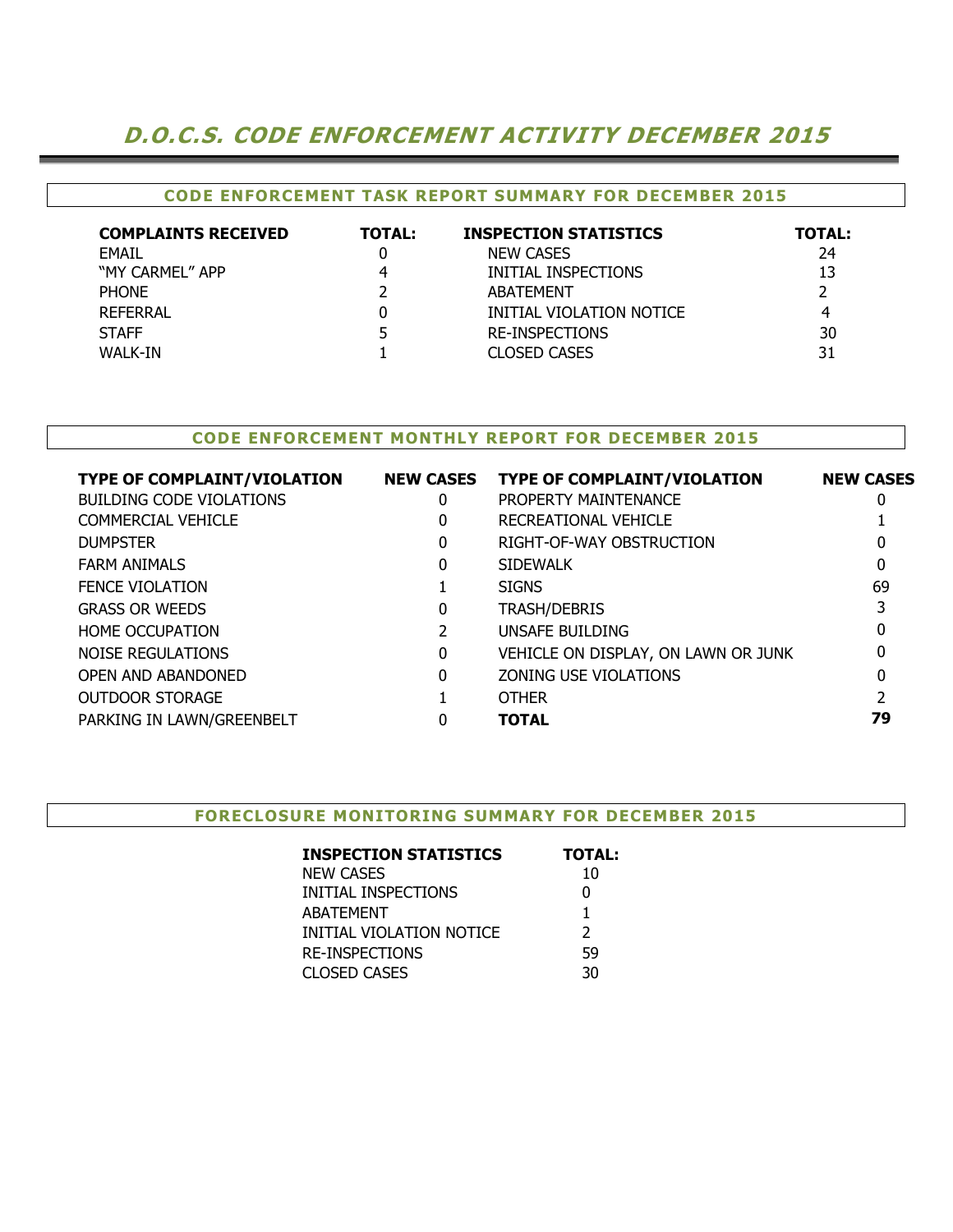#### DEPARTMENT OF COMMUNITY SERVICES INCOME REPORT DECEMBER 1-31, 2015



| <b>Transaction Types:</b>                                                                                                                                                      | # of Transactions: | <b>Total Income of Transactions:</b> |
|--------------------------------------------------------------------------------------------------------------------------------------------------------------------------------|--------------------|--------------------------------------|
| <b>BUILDING PERMITS:</b> [Building permits includes the fee for full Certificate of Occupancy (C/O) or Substantial<br>Completion (C.S.C.) that will be issued, when required.] | 60                 | 254,284.79<br>\$                     |
| <b>DEMOLITION PERMITS:</b>                                                                                                                                                     | 1                  | \$<br>231.00                         |
| <b>ELECTRICAL PERMITS:</b> (Separate electrical/meter inspections-no other work being done.)                                                                                   | 10                 | \$<br>1,000.00                       |
| <b>LATE FEES:</b>                                                                                                                                                              | 0                  | \$                                   |
| <b>MASSAGE THERAPIST PERMITS/RENEWALS:</b>                                                                                                                                     | 0                  | \$                                   |
| RE-INSPECTION, ADDITIONAL INSPECTION, AND/OR TEMPORARY C/O /<br><b>C.S.C. FEES:</b>                                                                                            | 45                 | 8,732.00<br>\$                       |
| PLAN AMENDMENT: (COMMERCIAL/INSTITUTIONAL)                                                                                                                                     | 2                  | \$<br>778.00                         |
| PLAN AMENDMENT: (RESIDENTIAL)                                                                                                                                                  | 2                  | \$<br>328.00                         |
| <b>SPECIAL EVENT PERMITS:</b>                                                                                                                                                  | $\mathbf{1}$       | \$<br>164.00                         |
| <b>TEMPORARY USE PERMITS/EXTENSIONS:</b>                                                                                                                                       | 1                  | \$<br>450.00                         |
| <b>ABATEMENT:</b>                                                                                                                                                              | 0                  | \$                                   |
| <b>ADLS: (Applications)</b>                                                                                                                                                    | 2                  | \$<br>2,556.47                       |
| <b>ADLS AMENDMENTS:</b>                                                                                                                                                        | $\overline{2}$     | \$<br>1,318.00                       |
| <b>COMMITMENT AMENDMENTS:</b>                                                                                                                                                  | 0                  | \$                                   |
| <b>DEVELOPMENT PLAN:</b>                                                                                                                                                       | 2                  | \$<br>2,544.68                       |
| <b>DEVELOPMENT PLAN AMENDMENTS:</b>                                                                                                                                            | 1                  | \$<br>1,102.04                       |
| <b>HPR REVIEWS:</b>                                                                                                                                                            | 0                  | \$                                   |
| <b>ORDINANCE AMENDMENT APPLICATIONS:</b>                                                                                                                                       | 0                  | \$                                   |
| <b>PLAT VACATIONS:</b>                                                                                                                                                         | 0                  | \$<br>-                              |
| <b>PRIMARY PLATS:</b>                                                                                                                                                          | 0                  | \$                                   |
| <b>PRIMARY PLAT AMENDMENTS:</b>                                                                                                                                                | 0                  | \$                                   |
| <b>PUD ORDINANCES:</b>                                                                                                                                                         | $\mathbf{0}$       | \$<br>$\overline{\phantom{0}}$       |
| <b>REZONE:</b>                                                                                                                                                                 | 0                  | \$                                   |
| <b>SDR SITE PLAN REVIEWS:</b>                                                                                                                                                  | 1                  | \$<br>160.00                         |
| <b>SECONDARY PLATS / REPLATS:</b>                                                                                                                                              | 3                  | \$<br>11,016.50                      |
| <b>SUBDIVISION WAIVERS:</b>                                                                                                                                                    | 0                  | \$                                   |
| <b>ZONING WAIVER:</b>                                                                                                                                                          | $\overline{2}$     | \$<br>194.00                         |
| <b>TAC ONLY APPLICATIONS:</b>                                                                                                                                                  | 0                  | \$                                   |
| <b>COMMITMENT AMENDMENT:</b>                                                                                                                                                   | 0                  | \$                                   |
| <b>DEVELOPMENT STANDARDS VARIANCES:</b>                                                                                                                                        | 1                  | \$<br>317.00                         |
| <b>HEARING OFFICER REVIEWS:</b>                                                                                                                                                | 0                  | \$                                   |
| <b>SPECIAL EXCEPTION VARIANCE:</b>                                                                                                                                             | $\mathbf{0}$       | \$                                   |
| <b>SPECIAL USES: (Inlcudes Special Use Amendments)</b>                                                                                                                         | 0                  | \$<br>-                              |
| <b>USE VARIANCES:</b>                                                                                                                                                          | $\mathbf{0}$       | \$                                   |
| <b>SIGN PERMITS:</b>                                                                                                                                                           | 14                 | \$<br>5,482.72                       |
| <b>ADMINSTRATIVE APPROVALS:</b>                                                                                                                                                | 0                  | \$                                   |
| <b>APPEALS:</b>                                                                                                                                                                | 0                  | \$                                   |
| MISC.: (COPIES/MAPS/DUPLICATE PLARCARDS/ETC)                                                                                                                                   | $\overline{2}$     | \$<br>36.50                          |
| <b>ZONING DETAILS/LETTER:</b>                                                                                                                                                  | 0                  | \$                                   |
| <b>PARK &amp; RECREATION IMPACT FEE: (PRIF)</b>                                                                                                                                | 16                 | \$<br>40,620.00                      |
| <b>TOTALS:</b>                                                                                                                                                                 |                    |                                      |
| <b>GENERAL FUND #101:</b>                                                                                                                                                      |                    | 290,695.70<br>\$                     |
| <b>PRIF ACCOUNT # 106:</b>                                                                                                                                                     |                    | \$<br>40,620.00                      |
| <b>UTILITY FEES:</b> (Sewer/Water permits)                                                                                                                                     |                    | \$<br>53,072.00                      |
| <b>TOTAL DEPOSIT:</b>                                                                                                                                                          |                    | \$<br>384,387.70                     |
| Last Month's General Fund Deposit:                                                                                                                                             |                    | 162,681.60<br>\$                     |
| <b>Last Month's Total Deposit:</b>                                                                                                                                             |                    | \$<br>285,423.60                     |

NOTE: Receipts were deposited for 21 business days this month.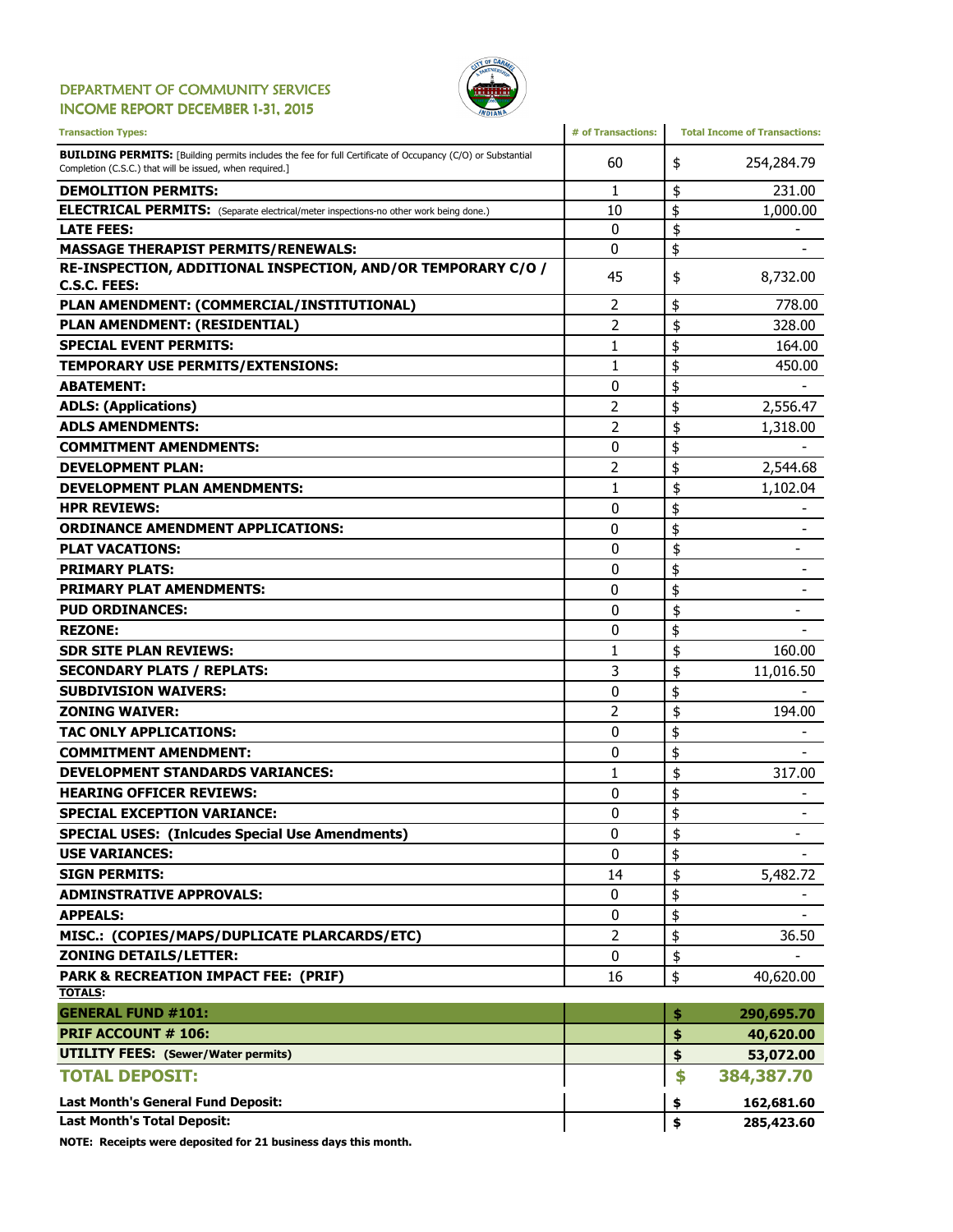# **City of Carmel Monthly Permits Issued Page 1**

|  | Date: 1/5/2016 |
|--|----------------|
|--|----------------|

| Issue<br>Date | tatu | Permi<br><b>NO</b> | Subdiv Name                      | <b>Property Address</b>               | Permit Type Description                   | Estimated<br>Cost of<br>Constructio | Sq Ft          | <b>Contractor Name</b>                       | <b>Contractor Address</b>      | Cont.City           | Cont<br><b>State</b> | Cont<br>Zip | Cont.Phone    | Propety Owner (as listed<br>per applicant) | Owner Adrs                     | Owner City          | : Dwner<br>State | Owne<br>Zip |
|---------------|------|--------------------|----------------------------------|---------------------------------------|-------------------------------------------|-------------------------------------|----------------|----------------------------------------------|--------------------------------|---------------------|----------------------|-------------|---------------|--------------------------------------------|--------------------------------|---------------------|------------------|-------------|
| 12/01/15      |      | 15110085           |                                  | 3450 N MERIDIAN ST #480               | COMMERCIAL TENANT FINISH                  | \$200,000                           | 3,728          | DUKE REALTY CORPORATION                      | 600 E. 96TH ST. #100           | <b>INDIANAPOLIS</b> |                      | 46240       | 17) 808-6000  | DUKE REALTY WOMEN'S CENTER LLC             | 600 E 96TH ST                  | <b>INDIANAPOLIS</b> |                  | 46240       |
|               |      | 1511011            | <b>WILSON'S VILLAGE</b>          | 720 COLLEGE WAY                       | RESIDENTIAL REMODEL                       | \$120,000                           | 1,432          | MIKE KEEN                                    | 431 S. GUILFORD                | CARMEL              |                      | 46032       |               | EJK, INC.                                  | <b>820 BENNETT CT</b>          | CARMEL              |                  | 46032       |
|               |      | 15110124           | TOWNE OAK ESTATES AT CARMEL      | 2259 STEFFEE DR                       | RESIDENTIAL SINGLE FAMILY DWELLING        | \$900,000                           | 8.004          | <b>SLM HOMES</b>                             | P.O. BOX 4102                  | CARMEL              |                      | 46082       | 317) 846-7709 | YI, SHENG                                  | 2259 STEFFEE DR                | CARMEL              |                  | 46032       |
|               |      | 1512000            |                                  | 313 CARMEL DR                         | TEMPORARY USE SPECIAL EVENT               | \$0                                 | $\Omega$       | <b>CLASSIC RENTAL</b>                        | 1333 E 86TH ST                 | <b>INDIANAPOLIS</b> |                      | 46240       | 317) 253-0586 | CELLARMASTERS, LCC                         | 313 EAST CARMEL DRIVE          | CARMEL              |                  | 46032       |
| 12/02/15      |      | 1511010            | TOWNES AT WESTON POINTE. THE     | 4115 WESTON POINTE DR                 | RESIDENTIAL REMODEL                       | \$3,000                             | 150            | <b>ILLEN, BERRY</b>                          | 8509 180TH ST E                | <b>GREENTOWN</b>    |                      | 46936       | 317) 840-2788 | <b>GOFF, SHERY</b>                         | 1115 WESTON POINTE DR          | <b>ZIONSVILLE</b>   |                  | 46077       |
|               |      | 1511012            | <b>BLACKWELL PARK</b>            | 641 3RD AVE NE                        | RESIDENTIAL SINGLE FAMILY DWELLING        | \$519,698                           | 4.305          | OLD TOWN DESIGN                              | 1132 S RANGELINE RD STE 200    | CARMEL              |                      | 46032       | 317) 626-8486 | TIERNEY, BILL & MARY                       | 13750 SPRINGMILL BLVD          | CARMEL              |                  | 46032       |
|               |      | 1511012            | ARKWOOD CROSSING                 | 500 E 96TH ST #460                    | COMMERCIAL REMODE                         | \$89,000                            | 8.086          | DUKE REALTY CORPORATION                      | 600 E. 96TH ST. #100           | <b>INDIANAPOLIS</b> |                      | 46240       | 317) 808-6000 | DUKE WEEKS REALTY LP                       | 8888 KEYSTONE CROSSING #1100   | <b>INDPLS</b>       |                  | 46240       |
|               |      | 1512002            |                                  | 131ST ST & MOORLAND RD                | ELECTRICAL PERMIT/INSPECTION              | \$0                                 | $\overline{0}$ | <b>B &amp; D LIGHTING</b>                    | 5635 HICKORY RD                | NDIANAPOLI:         |                      | 46239       | 317) 414-805  | FALCON NEST II, LLC                        | 9757 WESTPOINT DR              | <b>INDIANAPOLIS</b> |                  | 46256       |
|               |      | 512002             | ETTLER'S RIDGE AT HAVERSTICI     | 4051 SOURWOOD LN                      | <b>ELECTRICAL PERMIT/INSPECTION</b>       | \$0                                 | $\Omega$       | <b>IISTER SPARKY</b>                         | 5561 W. 74TH ST                | NDIANAPOLIS         |                      | 46268       | 317) 874-8748 | PETERS, CHAD A & AMANDA M                  | 4051 SOURWOOD LN               | CARMEL              |                  | 16033       |
| 12/03/15      |      | 511010             | SETTLER'S RIDGE AT HAVERSTICI    | 4051 SOURWOOD LN                      | <b>RESIDENTIAL REMODEL</b>                | \$36,715                            | 300            | MH BUILDERS, INC.                            | <b>3847 COMMERCE PARK PI</b>   | NDIANAPOLIS         |                      | 46268       | 317) 714-6536 | PETERS, CHAD A & AMANDA M                  | 4051 SOURWOOD LN               | CARMEL              |                  | 16033       |
|               |      | 15110115           |                                  | 1503 SPRING MILL RD - BUILDING 2      | COMMERCIAL NEW STRUCTURE                  | \$975,000                           | 18,000         | GILLIATTE GENERAL<br>ONTRACTORS              | 2515 BLOYD AVE                 | NDIANAPOLIS         |                      | 46218       | 317) 638-3355 | BRIDGES, LLC                               | 600 E 96TH ST #150             | <b>INDIANAPOLIS</b> |                  | 46240       |
|               |      | 1511012            |                                  | 111 CONGRESSIONAL BLVD - FIRST FLOOR  | COMMERCIAL REMODEL                        | \$79,775                            | 3,293          | AUTH CONSTRUCTION, LLC                       | 11 CONGRESSIONAL BLVD          | CARMEL              |                      | 46032       | 317) 848-6500 | PROTECTIVE INSURANCE COMPANY               | 1099 N MERIDIAN #700           | <b>INDIANAPOLIS</b> |                  | 46204       |
|               |      | 15110126           |                                  | 3225 N MERIDIAN ST                    | COMMERCIAL NEW STRUCTURE                  | \$17,500,000                        | 50,486         | BROWNING CONSTRUCTION INC                    | 100 W 96TH ST #250             | NDIANAPOLIS         |                      | 46278       | 317) 344-7373 | <b>INDIANA SPINE HOSPITAL</b>              | 3225 N MERIDIAN ST             | <b>INDIANAPOLIS</b> |                  | 46032       |
|               |      | 512002             |                                  | 2224 HANCOCK ST                       | ELECTRICAL PERMIT/INSPECTION              | \$0                                 | $\overline{0}$ | <b>DWARDS ELECTRICAL &amp;</b><br>MECHANICAL | 350 N SHADELAND AVE            | NDIANAPOLIS         |                      | 46219-1736  |               | CARRIGER PROPERTIES                        | 12315 HANCOCK ST. #30          | CARMEL              |                  | 46032       |
| 12/04/15      |      | 15110128           | <b>WESTMONT</b>                  | 1611 NORDLAND DR                      | RESIDENTIAL SINGLE FAMILY DWELLING        | \$418,764                           | 5,880          | M/I HOMES                                    | 8500 KEYSTONE CROSSING         | NDIANAPOLIS         |                      | 46240       | 317) 255-9900 | M/I HOMES OF INDIANA L.P.                  | 8500 KEYSTONE CROSSING #190    | <b>INDIANAPOLIS</b> |                  | 46240       |
|               |      | 15110133           | THE MEADOWS AT THE LEGACY        | 4103 KNIGHTSTOWN WEST DR              | RESIDENTIAL SINGLE FAMILY DWELLING        | \$385,000                           | 5.510          | CALATLANTIC HOMES OF INDIANA                 | 9025 NORTH RIVER RD, SUITE 100 | <b>NDIANAPOLIS</b>  |                      | 46240       | 317) 846-2783 | CALATLANTIC HOMES OF INDIANA INC           | 9025 NORTH RIVER RD, SUITE 100 | NDIANAPOLIS         |                  | 46240       |
|               |      | 512000             | VERBROOK FARMS                   | 4526 OVERBROOK DR                     | RESIDENTIAL SINGLE FAMILY DWELLING        | \$355,960                           | 6.472          | <b>ISCHER HOMES</b>                          | 6602 E. 75TH ST STE 400        | NDIANAPOLIS         |                      | 46250       | 317) 348-2500 | <b>FISCHER HOMES</b>                       | 602 E. 75TH ST STE 400         | <b>INDIANAPOLIS</b> |                  | 46250       |
| 12/07/15      |      | 511011             | <b>IORGANS CREEK SUBDIVISION</b> | 946 MORGANS CREEK CT                  | <b>RESIDENTIAL SINGLE FAMILY DWELLING</b> | \$700,000                           | 6.449          | ORONADO CUSTOM HOMES                         | PO BOX 209                     | <b>NESTFIELD</b>    |                      | 46074       | 317) 557-3004 | CORONADO CUSTOM HOMES                      | <b>O BOX 209</b>               | WESTFIELD           |                  | 46074       |
|               |      | 1512001            | COTTAGES AT CARMEL               | 476 CHIMNEY ROCK DR                   | RESIDENTIAL TOWNHOME                      | \$185,000                           | 3.869          | HIGHLINEUS, LLC                              | 1722 ALLISONVILLE RD., STE 207 | <b>ISHERS</b>       |                      | 46038       |               | COTTAGES OF CARMEL LLC                     | 1722 ALLISONVILLE RD., STE 207 | <b>FISHERS</b>      |                  | 46038       |
|               |      | 1512001            | COTTAGES AT CARMEL               | 482 CHIMNEY ROCK DR                   | RESIDENTIAL TOWNHOME                      | \$185,000                           | 4,005          | HIGHLINEUS, LLC                              | 1722 ALLISONVILLE RD., STE 207 | <b>FISHERS</b>      |                      | 46038       |               | HIGHLINEAUS, LLC                           | 1722 ALLISONVILLE RD, STE 207  | <b>ISHERS</b>       |                  | 46038       |
|               |      | 1512001            | <b>COTTAGES AT CARMEL</b>        | 488 CHIMNEY ROCK DR                   | RESIDENTIAL TOWNHOME                      | \$185,000                           | 3.974          | HIGHLINEUS, LLC                              | 1722 ALLISONVILLE RD., STE 207 | <b>ISHERS</b>       |                      | 46038       |               | HIGHLINEUS, LLC                            | 1722 ALLISONVILLE RD., STE 207 | <b>ISHERS</b>       |                  | 46038       |
|               |      | 1512003            |                                  | 2048 E 106 ST                         | RESIDENTIAL REMODEL                       | \$50,000                            | 4.400          | KELLER, SCOTT                                | 2048 E 106TH ST                | CARMEL              |                      | 46032       |               | KELLER, SCOTT                              | 2048 E 106TH ST                | CARMEL              |                  | 46032       |
|               |      | 1512003            | <b>WOODLAND GREEN</b>            | 11209 HAVERSTICK RD                   | ELECTRICAL PERMIT/INSPECTION              | \$0                                 | $\Omega$       | ELLISON ELECTRIC INC.                        | 918 DECLARATION DR             | <b>GREENFIELD</b>   |                      | 46140       | 317) 462-6787 | <b>BRAUN, MADELINE</b>                     | 1209 HAVERSTICK RD             | CARMEL              |                  | 46033       |
| 12/08/15      |      | 15110037           |                                  | 520 MAIN ST E - MURRAY SOCCER STADIUM | INSTITUTIONAL ACCESSORY STRUCTURE         | \$1,500,000                         | 7.239          | SKILLMAN CORPORATION                         | 3834 S EMERSON AVE BLD A       | <b>INIANPOLIS</b>   |                      | 46203-35    | 317) 783-615  | CARMEL HIGH SCHOOL BUILDING CORF           | P.O. BOX 10                    | NOBI ESVILLE        |                  | 46061       |
|               |      | 1511007            | <b>IUMAN'S ADDITION</b>          | 1006 E AUMAN DR                       | RESIDENTIAL DETACHED GARAGE OR CARPC      | \$45,000                            | 832            | BELFOR USA GROUP, INC                        | <b>205 MORENCI TRAIL</b>       | <b>NDIANAPOLIS</b>  |                      | 46268       | 317) 297-3443 | WILSON, CARL & ANDI                        | 006 AUMAN DR E                 | CARMEL              |                  | 46032       |
|               |      | 1512000            | <b>BLACKWELL PARK</b>            | 653 3RD AVE NE                        | RESIDENTIAL SINGLE FAMILY DWELLING        | \$693,566                           | 6,894          | OLD TOWN DESIGN                              | 132 S RANGELINE RD STE 200     | CARMEL              |                      | 46032       | 317) 626-8486 | OLD TOWN DEVELOPMENT, LLC                  | 132 SOUTH RANGE LINE ROAD      | CARMEL              |                  | 46032       |
| 12/09/15      |      | 1511006            | <b>SPRING CREEK</b>              | 5356 RIPPLING BROOK WAY               | RESIDENTIAL PORCH ADDITION                | \$30,000                            | 288            | <b>MERICAN SUNSPACE</b>                      | 30012 C.R. 10 W                | <b>ELKHART</b>      |                      | 46514       | 574) 304-3288 | THORYK, ROLF & PATRICIA                    | 5356 RIPPLING BROOK WAY        | CARMEL              |                  | 46033       |
|               |      | 1511013            | <b>VINDSOR GROVE I</b>           | 0520 ROXLEY BEND                      | RESIDENTIAL SINGLE FAMILY DWELLING        | \$1,500,000                         | 10 954         | <b>IMOTHY HOMES</b>                          | PO BOX 3422                    | CARMEL              |                      | 46032       | 317) 465-9000 | BHOOPALAM, PRAKASH & GRETHA                | 800 W ST ANDREW AVE            | YORKTOWN            |                  | 17396       |
|               |      | 1512001            |                                  | 079 FAI CON RIDGE RD - CELL TOWER     | COMMERCIAL CELL TOW FR                    | \$12,000                            | 150            | <b>ILACK &amp; VEATCH CORP</b>               | <b>DANIELLE COTA</b>           | <b>CERRITOS</b>     | CA                   | 90703       | 913) 458-4235 | TOWER VENTURES REIT, INC                   | 079 FAI CON RIDGE RD           | CARMEL              |                  | 46280       |
|               |      | 15120051           |                                  | CORNER OF SHELBORNE RD & SHELBORNI    | ELECTRICAL PERMIT/INSPECTION              | \$0                                 | $\Omega$       | PRITT ELECTRICAL INC                         | 12368 E SOUTHEASTERN AVE       | <b>INDIANAPOLIS</b> |                      | 46259       | 317) 862-9754 | PULTE HOMES                                | 1590 N MERIDIAN ST, #530       | CARMEL              |                  | 46032       |
|               |      | 1512005            |                                  | 136 FRENZEL PKWY                      | ELECTRICAL PERMIT/INSPECTION              | \$0                                 | $\Omega$       | BRAND ELECTRIC INC.                          | 6274 E 375 S                   | LAFAYETTE           |                      | 47905       | 765) 296-3437 | PUBLIC DEVELOPMENT-DOUG WAGONE             | 13578 E 131ST ST STE 200       | CARMEL              |                  | 46037       |
| 12/10/15      |      | 1512000            |                                  | 14580 RIVER RD #190                   | COMMERCIAL TENANT FINISH                  | \$40,000                            | 1.200          | C & L MANAGEMENT. INC                        | 3825 S EAST ST                 | <b>INDIANAPOLIS</b> |                      | 46227       | 317) 783-0894 | KLC REALTY LLC                             | 3825 SOUTH EAST ST             | <b>INDIANAPOLIS</b> |                  | 46277       |
|               |      | 1512001            |                                  | 890 E 116 ST 2ND FLOOR                | COMMERCIAL TENANT FINISH                  | \$76,200                            | 2.193          | CAPITOL CONSTRUCTION                         | 1051 VILLAGE SQUARE LANE       | <b>FISHERS</b>      |                      | 46038       |               | RJW ENTERPRISES, INC                       | 10771 MORRISTOWN CT            | CARMEL              |                  | 46032       |
|               |      | 1512003            | W WIEDLER'S                      | 660 2ND AVE NE                        | RESIDENTIAL ADDITION AND REMODEL          | \$370,000                           | 3.912          | <b>TEVEN SEARS BUILDING CO</b>               | 6487 OXBOW WAY                 | NDIANAPOLIS         |                      | 46220       | 317) 251-8740 | CLANCEY, KEVIN R & CAROL A                 | 5916 SILAS MOFFITT WAY         | CARMEL              |                  | 46033       |
|               |      | 1512004            | <b>WESTMONT</b>                  | 1653 NORDLAND DR                      | RESIDENTIAL SINGLE FAMILY DWELLING        | \$346,105                           | 5.867          | <b>M/I HOMES</b>                             | 3500 KEYSTONE CROSSING         | NDIANAPOLIS         |                      | 46240       | 317) 255-9900 | M/I HOMES OF INDIANA L.P.                  | 8500 KEYSTONE CROSSING #190    | <b>INDIANAPOLIS</b> |                  | 46240       |
| 12/11/15      |      | 1512004            | <b>WESTMONT</b>                  | 14047 LASINO RUN                      | RESIDENTIAL SINGLE FAMILY DWELLING        | \$440,000                           | 6,319          | CALATLANTIC HOMES OF INDIANA                 | 9025 NORTH RIVER RD, SUITE 100 | <b>NDIANAPOLIS</b>  |                      | 46240       | 317) 846-2783 | CALATLANTIC HOMES OF INDIANA INC           | 9025 NORTH RIVER RD, SUITE 100 | INDIANAPOLIS        |                  | 46240       |
|               |      | 1512006            |                                  | 11601 PENNSYLVANIA ST                 | ELECTRICAL PERMIT/INSPECTION              | \$0                                 | $\Omega$       | HOOSIER CO INC                               | 5421 86TH ST W                 | <b>INDIANAPOLIS</b> |                      | 46268       |               | CITY OF CARMEL                             | ONE CIVIC SQ                   | CARMEL              |                  | 46032       |
| 12/14/15      |      | 15110129           | CHESWICK PLACE                   | 13679 FRENCHMAN'S CRK                 | RESIDENTIAL PORCH ADDITION                | \$20,000                            | 252            | INDY DECK & PORCH CO.                        | PO BOX 50506                   | <b>INDIANAPOLIS</b> |                      | 46250       | 317) 826-1956 | SEITZ, BRIAN & CYNDY                       | 13679 FRENCHMANS CREEK         | CARMEL              |                  | 46032       |
|               |      | 1512000            | PARKWOOD CROSSING                | 600 96TH ST E FLOORS 1-3              | COMMERCIAL REMODEL                        | \$200,000                           | 3,278          | DUKE REALTY CORPORATION                      | 600 E. 96TH ST. #100           | <b>INDIANAPOLIS</b> |                      | 46240       | 317) 808-6000 | DUKE WEEKS REALTY LP                       | 600 E 96TH ST                  | <b>INDIANAPOLIS</b> |                  | 46240       |
|               |      | 1512001            |                                  | 201 W 103 ST #400 & #510              | COMMERCIAL REMODEL                        | \$100,000                           | 3.025          | <b>IOKANSON CONSTRUCTION INC</b>             | 201 W 103RD ST #400            | NDIANAPOLIS         |                      | 46290       | 317) 633-6300 | <b>VIRTU INVESTMENTS</b>                   | 201 W. 103RD                   | <b>INDIAMAPOLIS</b> |                  | 46290       |
|               |      | 1512004            | C W WIEDLER'S                    | 307 5TH ST NE                         | RESIDENTIAL SINGLE FAMILY DWELLING        | \$628,128                           | 6.646          | <b>DLD TOWN DESIGN</b>                       | 132 S RANGELINE RD STE 200     | CARMEL              |                      | 46032       | 317) 626-8486 | EADS, TED & CATHERINE                      | <b>16 ABBEDALE CT</b>          | CARMEL              |                  | 46032       |
|               |      | 1512004            | <b>VORTHERN WOODS BEACH</b>      | 11506 RIVER DR                        | RESIDENTIAL DETACHED GARAGE OR CARPOR     | \$30,000                            | 720            | HAWLEY, DONALD                               | 16923 AUSTRIAN CT              | <b>WESTFIELD</b>    |                      | 46074       | 317) 513-0461 | AGEE, LISA & CHRISTOPHER NEW JTRS          | 1506 RIVER DF                  | CARMEL              |                  | 46033       |
|               |      |                    |                                  | <b>Total Permits: 79</b>              |                                           |                                     |                | <b>Total Estimated Cost of Construction:</b> | \$57,425,034.00                |                     |                      |             | Total Sq.Ft.: | 882,149                                    |                                |                     |                  |             |

Status(Stat Column) codes mean: O=Open/incomplete; C=Closed/completed (includes completed permits where C/O's are not issued-like demolition or separate electrical permits);<br>E=Expired-project may or may not have been compl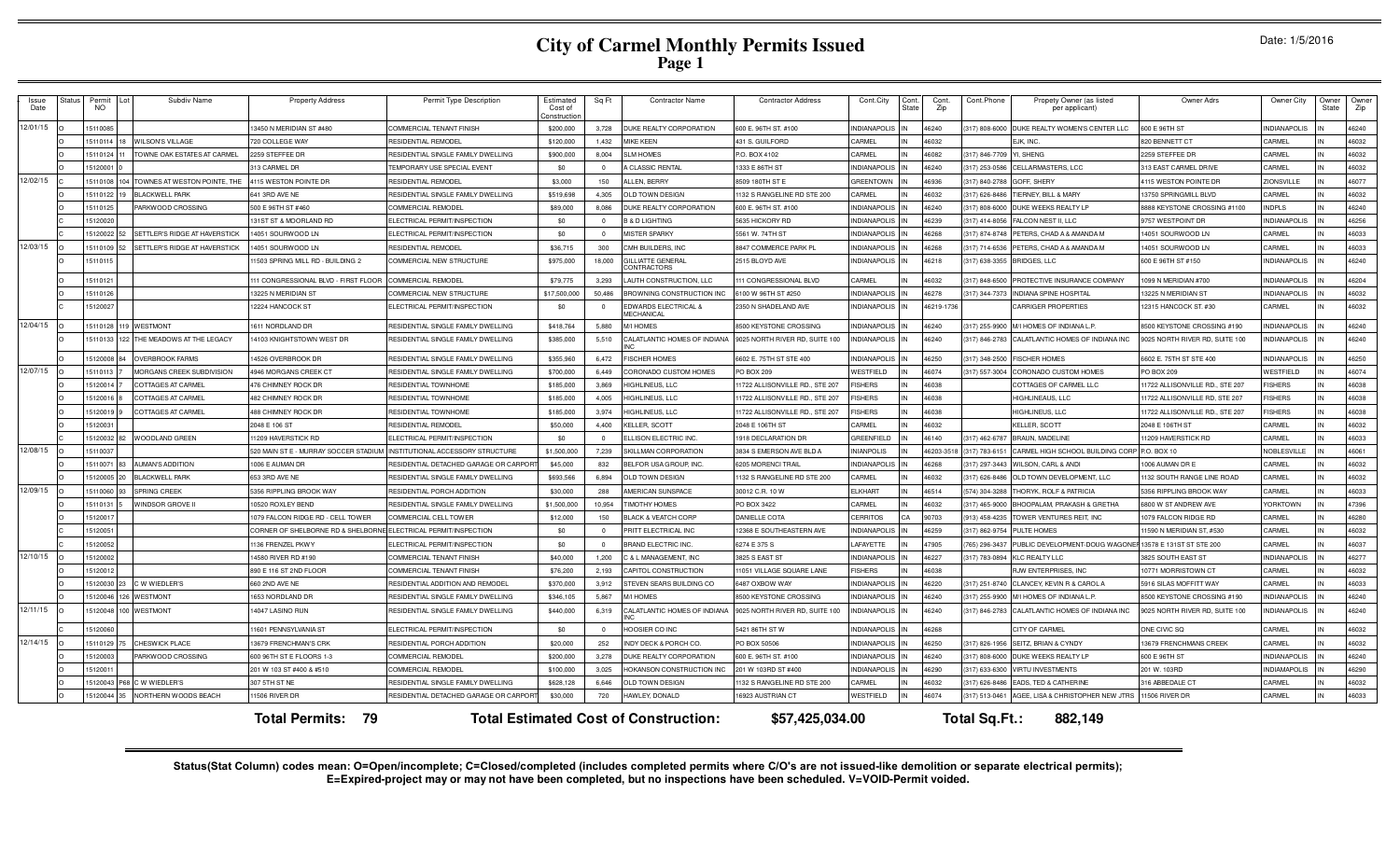# **City of Carmel Monthly Permits Issued Page 2**

|  | Date: 1/5/2016 |
|--|----------------|
|--|----------------|

| Issue<br>Date | Status | Permit<br><b>NO</b> |    | Subdiv Name                      | <b>Property Address</b>                                        | Permit Type Description                   | Estimated<br>Cost of<br>Constructio | Sq Ft          | <b>Contractor Name</b>                       | <b>Contractor Address</b>      | Cont.City           | Cont.<br>State | Cont.<br>Zip | Cont.Phone                 | Propety Owner (as listed<br>per applicant) | Owner Adrs                          | Owner City                   | Owner<br>State | Owner<br>Zip |
|---------------|--------|---------------------|----|----------------------------------|----------------------------------------------------------------|-------------------------------------------|-------------------------------------|----------------|----------------------------------------------|--------------------------------|---------------------|----------------|--------------|----------------------------|--------------------------------------------|-------------------------------------|------------------------------|----------------|--------------|
| 12/15/15      |        | 1512003             |    |                                  | 301 PENNSYLVANIA PKWY #350                                     | COMMERCIAL REMODEI                        | \$90,000                            | 6,000          | REI CONSTRUCTION LLC                         | 016 3RD AVE SW #200            | CARMEL              |                | 46032        | 17) 573-6281               | <b>CUSHMAN &amp; WAKEFIELD</b>             | 3500 DEPAUW BLVD                    | <b>INDIANAPOLIS</b>          |                | 46268        |
|               |        | 5120063             |    | <b>MOHAWK CROSSING</b>           | 3099 TARKINGTON COMM                                           | <b>RESIDENTIAL REMODEL</b>                | \$70,000                            | 800            | MASCARI, NICHOLAS & CHELSEA                  | 3099 TARKINGTON CMN            | CARMEL              |                | 46033        |                            | <b>MASCARI, NICHOLAS &amp; CHELSEA</b>     | 13099 TARKINGTON CMN                | ARMEI                        |                | 46033        |
|               |        | 5120067             |    | <b>CARMEL VILLAGE</b>            | 36 ASH DR                                                      | LECTRICAL PERMIT/INSPECTION               | \$0                                 | $\Omega$       | STECKLEY, JAMES                              | 11 S. RANGE LINE RD.           | CARMEL.             |                | 46032        |                            | STECKLEY, JAMES F                          | 30 SHOSHONE DR                      | CARMEL                       |                | 46032        |
| 12/16/15      |        | 15080133            |    | NORTHERN WOODS BEACH             | 1507 E RIVER DR                                                | DEMOLITION                                | \$0                                 | $\overline{0}$ | <b>TIPTON, MAX E</b>                         | 1505 RIVER DR E                | CARMEL              |                | 46033        |                            | TIPTON, MAX E                              | 11505 RIVER DR E                    | <b>ARMEL</b>                 |                | 46033        |
|               |        | 15120038            |    |                                  | 4570 RIVER RD #155                                             | COMMERCIAL TENANT FINISH                  | \$40,000                            | 1.440          | C & L MANAGEMENT, INC                        | <b>8825 S EAST ST</b>          | <b>INDIANAPOLIS</b> |                | 46227        | 317) 783-0894              | <b>KLC REALTY LLC</b>                      | 3825 SOUTH EAST ST                  | <b>INDIANAPOLIS</b>          |                | 46277        |
|               |        | 1512004             |    |                                  | 0401 N MERIDIAN ST - 3RD FLOOR                                 | COMMERCIAL TENANT FINISH                  | \$193,500                           | 18,937         | CAPITOL CONSTRUCTION<br><b>ERVICES</b>       | 1051 VILLAGE SQUARE LN         | <b>FISHERS</b>      |                | 46038        | 317) 574-5488              | MERIDIAN PLAZA PROPERTY                    | 11611 N MERIDIAN ST #120            | CARMEL                       |                | 46032        |
|               |        | 5120049             |    | <b>CROOKED STICK ESTATES</b>     | 547 PRESTON TRI                                                | RESIDENTIAL ADDITION AND REMODE           | \$690,500                           | 1,195          | ARRINGTON HOMES, INC                         | 250 N 600 W                    | <b>MCCORDSVIL</b>   |                | 46055        | 17) 336-800                | WERNER, GREG AND NANCY                     | 9933 N 700 W                        | <b>MCCORDSVILLI</b>          |                | 46055        |
|               |        | 512005              |    | <b>CROOKED STICK ESTATES</b>     | 547 PRESTON TRI                                                | <b>ESIDENTIAL ACCESSORY STRUCTURI</b>     | \$234.813                           | 203            | ARRINGTON HOMES, INC.                        | 250 N 600 W                    | <b>MCCORDSVIL</b>   |                | 46055        | 317) 336-8002              | WERNER, GREG AND NANCY                     | 9933 N 700 W                        | <b>ACCORDSVILLE</b>          |                | 46055        |
|               |        | 5120066             |    | VILLAGE OF WESTCLAY              | 729 BEAUFAIN ST                                                | <b>RESIDENTIAL SINGLE FAMILY DWELLING</b> | \$1,000,000                         | 11.797         | D B KLAIN CONSTRUCTION, LLC                  | 159 GLEBE ST #200              | CARMEL              |                | 46032        | 17) 846-9992               | KELCHER, MIKE & KIM                        | 1729 BEAUFAIN ST                    | ARMEI                        |                | 46032        |
| 12/17/15      |        | 5120028             |    | RIVERVIEW MEDICAL PARK           | 4535 HAZEL DELL PKWY                                           | WALL SIGN PERMANENT                       | \$0                                 | 160            | SIGN CRAFT INDUSTRIES                        | 816 CORPORATION DRIVE          | <b>INDIANPOLIS</b>  |                | 46256        |                            | PLUM CREEK PARTNERS, LLC                   | 320 N MERIDIAN, SUITE 700           | <b>INDIANAPOLIS</b>          |                | 46204        |
|               |        | 15120029            |    | <b>RIVERVIEW MEDICAL PARK</b>    | 4535 HAZEL DELL PKWY                                           | <b>WALL SIGN PERMANENT</b>                | \$0                                 | 160            | SIGN CRAFT INDUSTRIES                        | 816 CORPORATION DRIVE          | <b>INDIANPOLIS</b>  |                | 46256        |                            | PLUM CREEK PARTNERS, LLC                   | 320 N MERIDIAN, SUITE 700           | <b>INDIANAPOLIS</b>          |                | 46204        |
|               |        | 1512003             |    | PARKWOOD CROSSING                | 250 96TH ST E - 4TH FLOOR                                      | COMMERCIAL REMODEL                        | \$75,000                            | 8.583          | DUKE REALTY CORPORATION                      | 600 E. 96TH ST. #100           | <b>INDIANAPOLIS</b> |                | 46240        | 317) 808-6000              | DUKE REALTY, L.P.                          | 600 96TH ST E #100                  | <b>INDIANAPOLIS</b>          |                | 46240        |
|               |        | 1512005             |    | PARKWOOD CROSSING                | 600 96TH ST E - 1ST FLOOR                                      | COMMERCIAL REMODEL                        | \$75,000                            | 6.567          | DUKE REALTY CORPORATION                      | 600 E. 96TH ST. #100           | <b>INDIANAPOLIS</b> |                | 46240        | 17) 808-6000               | DUKE WEEKS REALTY LP                       | 600 E 96TH ST                       | <b>INDIANAPOLIS</b>          |                | 46240        |
|               |        | 15120058            |    | <b>RIDGE AT HAYDEN RUN. THE</b>  | 3766 OLIVER LN                                                 | RESIDENTIAL REMODEL                       | \$14,000                            | 1.000          | <b>DDINGFIELD, THOMAS R</b>                  | 8000 SYCAMORE RD               | <b>INDIANAPOLIS</b> |                | 46240        | 317) 257-0738              | KYPA, JYOTSNA                              | 13766 OLIVER LANE                   | <b>ARMEL</b>                 |                | 46074        |
|               |        | 1512008             |    |                                  | E CARMEL DR                                                    | WALL SIGN PERMANENT                       | \$0                                 | 27             | ALL 4 ONE SIGNS                              | 87 DONNA DRIVE                 | <b>BLOOMINGDA</b>   |                | 43910        | 40) 457-8094               | FINEBERG GROUP LLC                         | CARMEL DR E STE 200                 | <b>ARMEI</b>                 |                | 46032        |
|               |        | 1512008             |    |                                  | E CARMEL DR                                                    | VALL SIGN PERMANENT                       | \$0                                 | 27             | ALL 4 ONE SIGNS                              | <b>187 DONNA DRIVE</b>         | <b>BLOOMINGD</b>    |                | 43910        | 40) 457-8094               | FINEBERG GROUP LLC                         | CARMEL DR E STE 200                 | CARMEL                       |                | 46032        |
| 12/18/15      |        | 1512003             |    | <b>COLLEGE HILLS</b>             | 607 COLLEGE AVE                                                | OMMERCIAL REMODEL                         | \$7,000                             | 100            | SURINAK ENGINEERING, LLC                     | <b>8819 N DELAWARE ST</b>      | <b>INDIANAPOLI</b>  |                | 46205        | 17) 500-3159               | BE NOW FITNESS                             | 9607 N COLLEGE AVE                  | CARMEL                       |                | 46280        |
|               |        | 512005              |    |                                  | 3390 ILLINOIS ST - UNIT CONVERSION                             | OMMERCIAL REMODEL                         | \$40,000                            | 786            | CAPITOL CONSTRUCTION                         | 1051 VILLAGE SQUARE LANE       | <b>FISHERS</b>      |                | 46038        |                            | <b>S-K CARMEL</b>                          | 200 SPRUCE ST #200                  | <b>DENVER</b>                |                | 30230        |
|               |        | 5120062             |    |                                  | 154 116TH ST W                                                 | <b>IFSIDENTIAL REMODEL</b>                | \$105,000                           | 2,316          | EQUITY HOME REPAIRS                          | PO BOX 3093                    | CARMEL              |                | 46082        | 17) 513-4383               | WILHELMUS, SCOTT & MARIA                   | 1635 CLAY CENTER RD                 | CARMEL                       |                | 46032        |
| 12/21/15      |        | 5120096             | 53 | NORTH AUGUSTA                    | 3709 W 98 ST                                                   | <b>LECTRICAL PERMIT/INSPECTION</b>        | \$0                                 | $\Omega$       | <b>CAMERON ELECTRIC</b>                      | 771 N. FRANKLIN RD             | <b>INDIANAPOLIS</b> |                | 46226        | 817) 547-5474              | YDE. FREDERICK R TRUSTEE YDE FAMI          | 3709 W 98TH ST                      | <b>ARMEL</b>                 |                | 46032        |
| 12/23/15      |        | 15120061            | 86 | WOODS AT SHELBORNE, THE          | 3380 SHELBORNE WOODS PKWY                                      | <b>FEMPORARY USE MODEL HOME</b>           | \$0                                 | $\Omega$       | PULTE HOMES OF INDIANA                       | 1590 N MERIDIAN ST #530        | CARMEL              | IN             | 46032        | 17) 575-2350               | PULTE HOMES OF INDIANA                     | 11590 N MERIDIAN ST #530            | CARMEL                       |                | 46032        |
|               |        | 15120089            |    | THE PRESERVE AT BEAR CREEK       | 450 VOYAGEUR WAY                                               | RESIDENTIAL SINGLE FAMILY DWELLING        | \$370,000                           | 6,037          | PULTE HOMES OF INDIANA                       | 1590 N MERIDIAN ST #530        | CARMEL              |                | 46032        | 17) 575-2350               | PULTE HOMES                                | 11590 MERIDIAN ST N #530            | CARMEL                       |                | 46032        |
|               |        | 512009              |    |                                  | 376 W 111TH ST                                                 | ELECTRICAL PERMIT/INSPECTION              | \$0                                 | $\Omega$       | <b>CRIDER ELECTRIC</b>                       | <b>12574 PROMISE CREEK LN</b>  | <b>FISHERS</b>      |                | 46038        | 317) 710-7512              | CWC. INC. BUZZ                             | 600 E 96TH ST #150                  | <b>INDIANAPOLIS</b>          |                | 46240        |
| 12/28/15      |        | 1506009             |    |                                  | 2890 OLD MERIDIAN ST                                           | RESIDENTIAL MULTI-FAMILY                  | \$17,250,000                        | 384,640        | EDWARD ROSE DEVELOPMENT CO                   | 11611 N MERIDIAN ST #800       | <b>INDIANAPOLIS</b> |                | 46032        | 317) 569-7656              | EDWARD ROSE DEVELOPMENT COMPA              | 11611 N. MERIDIAN STREET, SUITE 800 | CARMEL                       |                | 46032        |
|               |        | 1509007             |    |                                  | 2890 OLD MERIDIAN ST - PARKING GARAGE COMMERCIAL NEW STRUCTURE |                                           | \$6,200,000                         | 204,216        | EDWARD ROSE DEVELOPMENT CO                   | 11611 N MERIDIAN ST #800       | NDIANAPOLIS         | -IN            | 46032        |                            | 317) 569-7656 CARMEL SENIOR LIVING LLC     | 38525 WOODWARD AVE                  | <b>BLOOMFIELD</b><br>HII I S |                | 48304        |
|               |        | 1512005             |    |                                  | 4300 CLAY TERRACE BLVD. #15                                    | <b>COMMERCIAL REMODEL</b>                 | \$40,000                            | 2,300          | MACK ARCHITECTS, P.C.                        | 5920 N. KEYSTONE AVE           | <b>INDIANAPOLIS</b> |                | 46220        | 317) 251-2468              | <b>CURRY, ROGER</b>                        | 4865 GRAHAM RD                      | WHITELAND                    |                | 46184        |
|               |        | 1512010             |    |                                  | 3085 HAMILTON CROSSING BLVD - CELL                             | COMMERCIAL CELL TOW ER                    | \$12,000                            | 100            | <b>BLACK &amp; VEATCH CORP</b>               | <b>DANIELLE COTA</b>           | <b>CERRITOS</b>     |                | 90703        | 913) 458-4235              | DUKE REALTY, L.P.                          | 600 96TH ST E #100                  | <b>INDIANAPOLIS</b>          |                | 46240        |
|               |        | 1512010             |    |                                  | 650 E CARMEL DR - CELL TOWER                                   | OMMERCIAL CELL TOW ER                     | \$12,000                            | 150            | <b>ILACK &amp; VEATCH CORP</b>               | DANIELLE COTA                  | CERRITOS            |                | 90703        | 13) 458-4235               | NETWORK CAPITAL LLC                        | 650 E CARMEL DR                     | <b>ARMEI</b>                 |                | 46032        |
| 12/29/15      |        | 512008              |    | PARKWOOD CROSSING                | 600 E 96TH ST #360                                             | OMMERCIAL REMODEL                         | \$75,000                            | 3.266          | DUKE REALTY CORPORATION                      | 600 E. 96TH ST. #100           | <b>NDIANAPOLIS</b>  |                | 46240        | 17) 808-6000               | DUKE WEEKS REALTY LP                       | 3888 KEYSTONE CROSSING #1100        | <b>NDPLS</b>                 |                | 46240        |
|               |        | 512009              |    |                                  | E CARMEL DR #120                                               | <b>COMMERCIAL REMODEL</b>                 | \$20,000                            | 2.000          | <b>MARKSMEN CONSTRUCTION</b>                 | 435 BROOKVILLE WAY SUITE D     | NDIANAPOLIS         |                | 46239        | 817) 844-3993              | <b>CUSHMAN WAKEFIELD</b>                   | 8970 DEPAUW BLVD                    | NDIANAPOLIS                  |                | 16032        |
|               |        | 5120099             | 38 | WALTER'S ROLLING ACRES           | 33 CIRCLE DR                                                   | <b>DEMOLITION</b>                         | \$0                                 | $\Omega$       | HIGH CALIBER REMODELING, LLC                 | 521 WANDSWORTH CIF             | NDIANAPOLIS         |                | 46250        | 317) 724-1628              | <b>JMS INVESTMENTS</b>                     | PO BOX 764                          | <b>ZIONSVILLE</b>            |                | 46032        |
| 12/30/15      |        | 512005              |    |                                  | 10851 HAZEL DELL PKWY - CELL TOWER                             | COMMERCIAL CELL TOWER                     | \$10,000                            | 10             | <b>CROWN CASTLE</b>                          | 045 RIVER RD #425              | <b>INDIANAPOLIS</b> |                | 46240        | 17) 249-2028               | MARTIN MARIETTA MATERIALS, INC.            | 11405 N PENNSYLVANIA ST #250        | CARMEL                       |                | 46082        |
|               |        | 15120072            | 31 | <b>BONBAR AT MONON LAKE</b>      | 0141 SOLACE LN                                                 | RESIDENTIAL SINGLE FAMILY DWELLING        | \$284,510                           | 3,565          | M/I HOMES                                    | 500 KEYSTONE CROSSING          | <b>INDIANAPOLIS</b> |                | 46240        | 17) 255-9900               | M/I HOMES                                  | 8500 KEYSTONE CROSSING STE 590      | <b>INDIANAPOLIS</b>          |                | 46240        |
|               |        | 5120075             |    | <b>HADLEY GROVE</b>              | 3192 REGINA DR                                                 | RESIDENTIAL SINGLE FAMILY DWELLING        | \$311,000                           | 3.650          | M/I HOMES                                    | 3500 KEYSTONE CROSSING         | <b>INDIANAPOLIS</b> |                | 46240        | 17) 255-9900               | <b>M/I HOMES</b>                           | 8500 KEYSTONE CROSSING STE 590      | NDIANAPOLIS                  |                | 46240        |
|               |        | 5120079             | 33 | <b>ASHMOOR</b>                   | 3042 ROSENDALE DR                                              | RESIDENTIAL SINGLE FAMILY DWELLING        | \$500,000                           | 7,479          | CALATLANTIC HOMES OF INDIANA                 | 9025 NORTH RIVER RD, SUITE 100 | <b>NDIANAPOLIS</b>  |                | 46240        | 317) 846-2783              | CALATLANTIC HOMES OF INDIANA INC           | 9025 NORTH RIVER RD, SUITE 100      | <b>VDIANAPOLIS</b>           |                | 46240        |
|               |        | 5120094             |    | <b>WESTMONT</b>                  | 599 ALTAIR                                                     | RESIDENTIAL SINGLE FAMILY DWELLING        | \$375,000                           | 5,346          | CALATLANTIC HOMES OF INDIANA                 | 0025 NORTH RIVER RD, SUITE 100 | <b>INDIANAPOLIS</b> |                | 46240        | 17) 846-2783               | CALATLANTIC HOMES OF INDIANA INC           | 9025 NORTH RIVER RD, SUITE 100      | NDIANAPOLIS                  |                | 46240        |
|               |        | 1512010             |    |                                  | 0630 LAKESHORE DR W - CELL TOWER                               | COMMERCIAL CELL TOWER                     | \$50,000                            | 293            | HEARTLAND SOLUTIONS                          | 0277 LEASES CORNER CT          | CAMBY               |                | 46113        | 17) 696-9563               | JB TOWER, LLC                              | 2602 CASS ST                        | FORT WAYNE                   |                | 46808        |
|               |        | 1512010             |    |                                  | 9750 MICHIGAN RD                                               | <b>GROUND SIGN TEMPORARY</b>              | \$0                                 | 32             | SIGN CRAFT INDUSTRIES                        | 8816 CORPORATION DRIVE         | <b>INDIANPOLIS</b>  |                | 46256        |                            | RALPH BALBER                               | 9750 N MICHIGAN RD                  | CARMEL                       |                | 46032        |
|               |        | 1512011             |    |                                  | 1111 AAA WAY                                                   | <b>GROUND SIGN PERMANENT</b>              | \$0                                 | 30             | SIGN CRAFT INDUSTRIES                        | <b>8816 CORPORATION DRIVE</b>  | <b>INDIANPOLIS</b>  |                | 46256        |                            | <b>BETTY SCHEID</b>                        | 1111 AAA WAY                        | CARMEL                       |                | 46032        |
|               |        | 512012              |    |                                  | 0630 LAKESHORE DR W - CELL TOWER                               | LECTRICAL PERMIT/INSPECTION               | \$0                                 |                | <b>HEARTLAND SOLUTIONS</b>                   | 0277 LEASES CORNER CT          | CAMBY               |                | 46113        | 17) 696-9563               | JB TOWER, LLC                              | 2602 CASS ST                        | <b>FORT WAYNE</b>            |                | 46808        |
| 12/31/15      |        | 512009              |    |                                  | 2545 W 126 ST                                                  | RESIDENTIAL ACCESSORY STRUCTURE           | \$1,800                             | 281            | RATLIFF, DANIEL                              | 2545 126TH ST W                | CARMEL              |                | 46032        |                            | RATLIFF, MERCEDES E                        | 1232 N PARK AVE                     | NDIANAPOLIS                  |                | 46202        |
|               |        |                     |    | 5120102 16 CROOKED STICK ESTATES | 0757 TORREY PINES CIR                                          | RESIDENTIAL ADDITION AND REMODEL          | \$360,000                           | 544            | EUROPEAN INFLUENCE, LLC                      | 5801 FOREST LANE               | INDIANAPOLIS IN     |                | 46220        | 317) 418-1712 LACKEY, JEFF |                                            | 10757 TORREY PINES CIRCLE           | <b>ARMEL</b>                 |                | 46032        |
|               |        |                     |    |                                  | -79<br><b>Total Permits:</b>                                   |                                           |                                     |                | <b>Total Estimated Cost of Construction:</b> | \$57,425,034.00                |                     |                |              | Total Sq.Ft.:              | 882,149                                    |                                     |                              |                |              |

Status(Stat Column) codes mean: O=Open/incomplete; C=Closed/completed (includes completed permits where C/O's are not issued-like demolition or separate electrical permits);<br>E=Expired-project may or may not have been compl